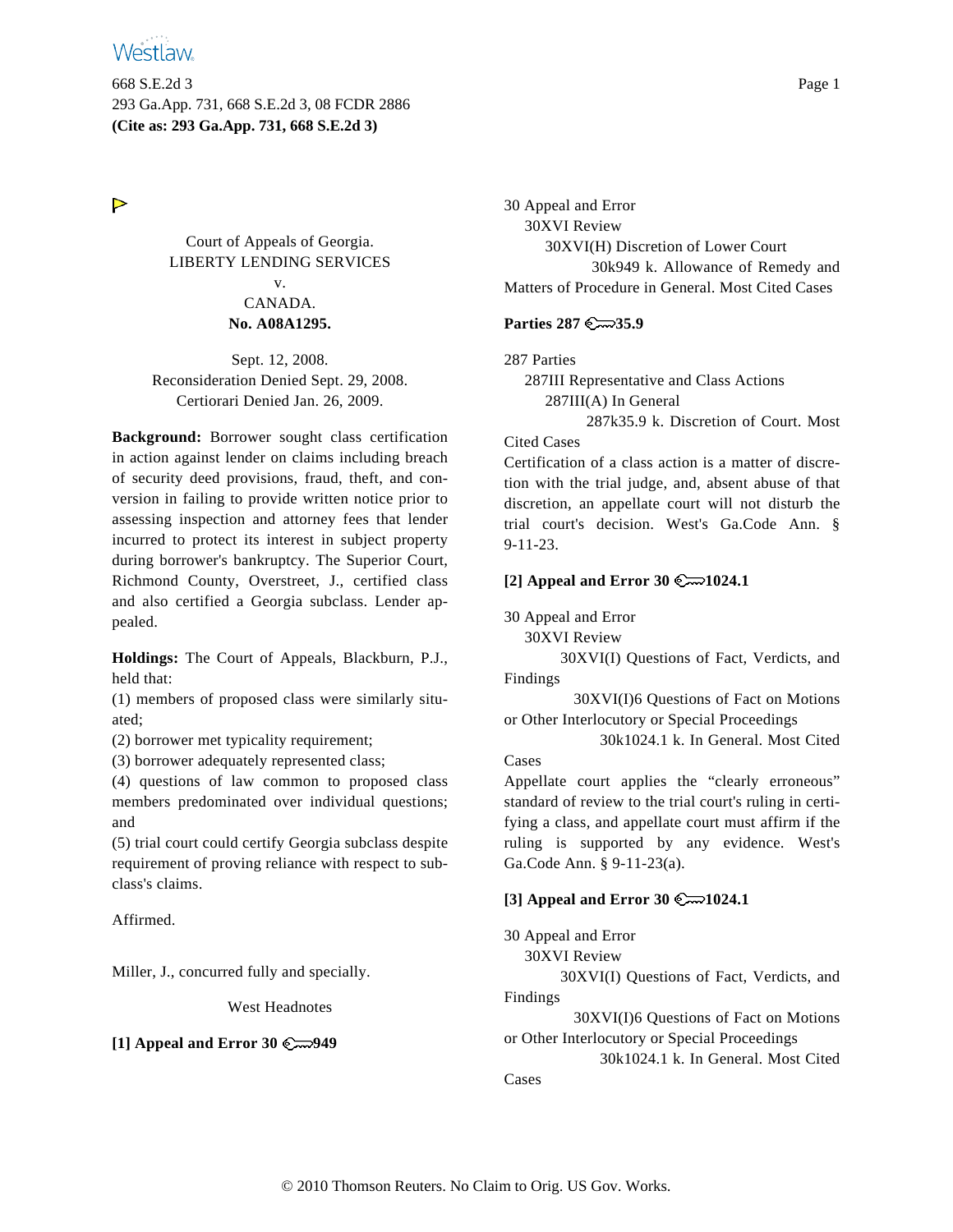Appellate court will not reverse the factual findings in a trial court's class certification order unless they are clearly erroneous. West's Ga.Code Ann. § 9-11-23(a).

## **[4] Parties 287 35.5**

287 Parties

287III Representative and Class Actions 287III(A) In General 287k35.5 k. Factors, Grounds, Objections, and Considerations in General. Most Cited Cases

#### **Parties 287 35.37**

287 Parties

287III Representative and Class Actions 287III(B) Proceedings

287k35.37 k. Consideration of Merits. Most Cited Cases

In determining the propriety of a class action, the first issue to be resolved is not whether the plaintiffs have stated a cause of action or may ultimately prevail on the merits but whether the numerosity, commonality, typicality, and adequacy of representation prerequisites for class certification have been met. West's Ga.Code Ann. § 9-11-23(a).

#### **[5] Parties 287 35.71**

287 Parties

287III Representative and Class Actions

287III(C) Particular Classes Represented 287k35.71 k. Consumers, Purchasers,

Borrowers, or Debtors. Most Cited Cases

Members of proposed class were similarly situated, thus meeting commonality requirement, in borrower's action against lender for breach of security deed in failing to provide written notice prior to assessing inspection and attorney fees incurred to protect lender's interest in subject property during borrower's bankruptcy; lender admitted that all security deeds it serviced contained materially similar language concerning lender's rights in the event a mortgagor filed for bankruptcy, and there was no material difference between relevant language in borrower's security agreement and language in Federal National Mortgage Association form mortgages for each state and for District of Columbia. West's Ga.Code Ann. § 9-11-23(a)(2).

### **[6] Appeal and Error 30 187(1)**

30 Appeal and Error

30V Presentation and Reservation in Lower Court of Grounds of Review

30V(B) Objections and Motions, and Rulings Thereon

30k187 Parties

30k187(1) k. In General. Most Cited

# Cases

Argument that was not raised below provided nothing for appellate court to review on appeal of class certification order. West's Ga.Code Ann. §  $9-11-23(a)(2)$ .

#### **[7] Parties 287 35.17**

287 Parties

287III Representative and Class Actions

287III(A) In General

287k35.17 k. Community of Interest; Commonality. Most Cited Cases

As long as common issues predominate, a class may be certified even if some individual questions of law or fact exist. West's Ga.Code Ann. § 9-11-23.

#### **[8] Parties 287 35.13**

287 Parties

287III Representative and Class Actions 287III(A) In General

287k35.13 k. Representation of Class; Typicality. Most Cited Cases

Typicality requirement for class certification is satisfied upon a showing that the defendant committed the same unlawful acts in the same method against an entire class. West's Ga.Code Ann. § 9-11-23(a)(3).

**[9] Parties 287 35.71**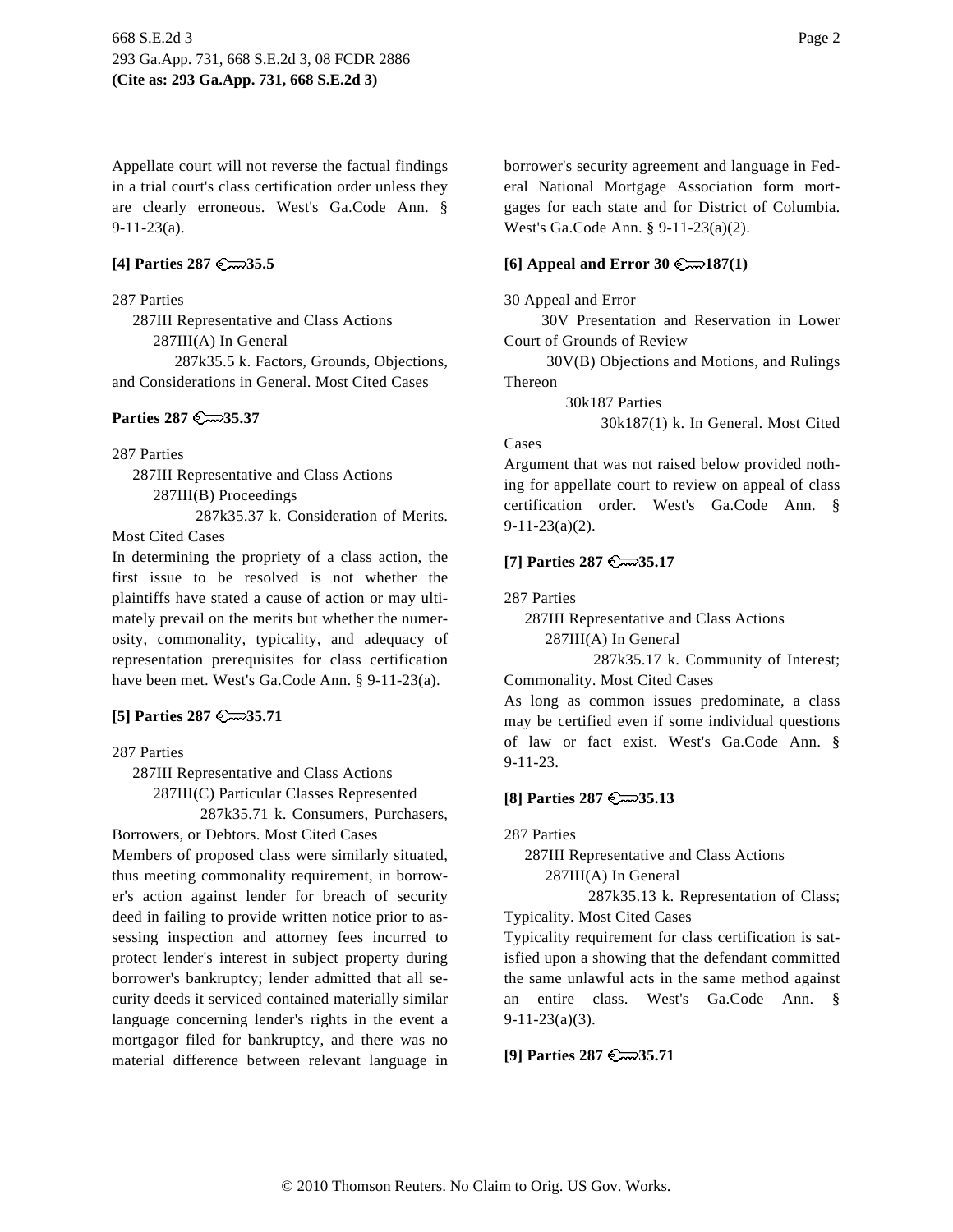#### 287 Parties

287III Representative and Class Actions 287III(C) Particular Classes Represented

287k35.71 k. Consumers, Purchasers,

Borrowers, or Debtors. Most Cited Cases Named borrower met typicality requirement for class certification in action against lender arising from lender's failure to provide written notice prior to assessing inspection and attorney fees that lender incurred to protect its interest in subject property during borrower's bankruptcy; borrower's claims that lender's conduct constituted breach of contract, fraud, theft, and conversion were one and the same with those of class. West's Ga.Code Ann. §  $9-11-23(a)(3)$ .

## **[10] Parties 287 35.71**

#### 287 Parties

287III Representative and Class Actions

287III(C) Particular Classes Represented

287k35.71 k. Consumers, Purchasers,

Borrowers, or Debtors. Most Cited Cases Borrower adequately represented class in action against lender for breach of contract, fraud, theft, and conversion based on failure to provide written notice before assessing inspection and attorney fees that lender incurred to protect its interest in subject property during borrower's bankruptcy; lender had no evidence other than length of time case had been pending to support speculation that borrower's interests were antagonistic to those of class because her property would most likely be foreclosed upon once dispute was resolved and temporary restraining order against foreclosure was lifted, and court could rely on borrower's testimony that she had not attempted to drag out lawsuit. West's Ga.Code Ann. § 9-11-23(a)(4).

## **[11] Parties 287 35.13**

#### 287 Parties

287III Representative and Class Actions 287III(A) In General 287k35.13 k. Representation of Class; Typicality. Most Cited Cases

The important aspects of adequate representation by named plaintiff in class action are whether the plaintiff's counsel is experienced and competent and whether plaintiff's interests are antagonistic to those of the class. West's Ga.Code Ann. § 9-11-23(a)(4).

## **[12] Parties 287 35.71**

## 287 Parties

287III Representative and Class Actions

287III(C) Particular Classes Represented

287k35.71 k. Consumers, Purchasers, Borrowers, or Debtors. Most Cited Cases Questions of law common to proposed class members predominated over individual questions in borrower's money damages claims against lender for breach of contract, fraud, theft, and conversion in failing to provide written notice before assessing inspection and attorney fees that lender incurred to protect its interest in subject property during borrower's bankruptcy; borrower asserted that lender assessed fees in similar manner regardless of exact terms of security contracts it serviced, and that contracts at issue required written notice of fee assessments, though no specific language in borrower's security agreement or those of putative class explicitly imposed that requirement. West's Ga.Code Ann. § 9-11-23(b)(3).

## **[13] Parties 287 35.17**

287 Parties

287III Representative and Class Actions 287III(A) In General

287k35.17 k. Community of Interest; Commonality. Most Cited Cases

Common issues of fact and law predominate in proposed class if they have a direct impact on every class member's effort to establish liability and on every class member's entitlement to injunctive and monetary relief; where, after adjudication of the classwide issues, plaintiffs must still introduce a great deal of individualized proof or argue a number of individualized legal points to establish most or all of the elements of their individual claims,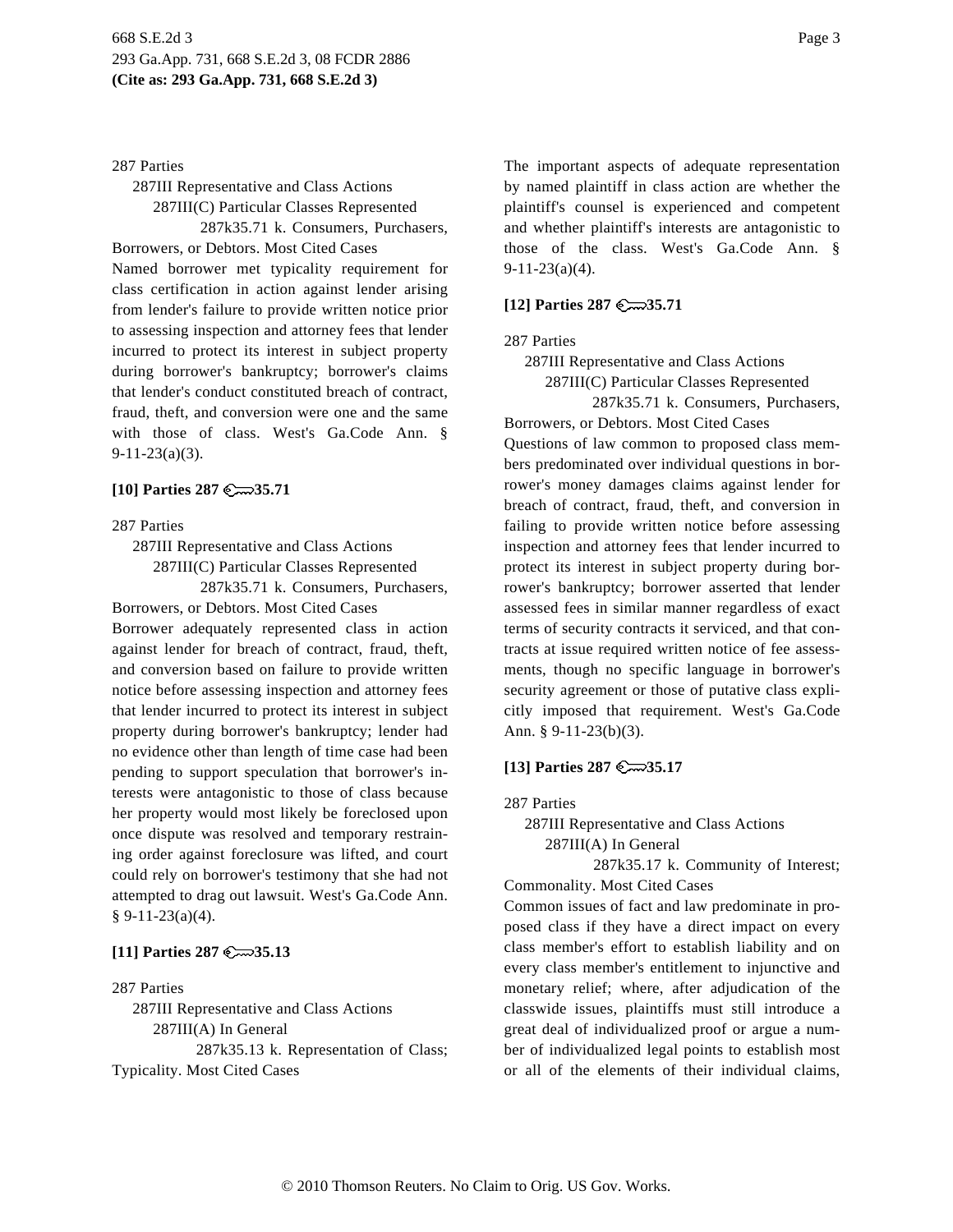such claims are not suitable for class certification based on predominance of common issues. West's Ga.Code Ann. § 9-11-23(b)(3).

#### **[14] Parties 287 35.17**

#### 287 Parties

287III Representative and Class Actions 287III(A) In General 287k35.17 k. Community of Interest; Commonality. Most Cited Cases Minor variations in amount of damages do not destroy the class when the legal issues are common. West's Ga.Code Ann. § 9-11-23(b)(3).

### **[15] Parties 287 35.71**

#### 287 Parties

287III Representative and Class Actions

287III(C) Particular Classes Represented

287k35.71 k. Consumers, Purchasers, Borrowers, or Debtors. Most Cited Cases

Trial court could conclude that questions of law common to proposed class members predominated in borrower's action against lender for breach of contract, fraud, theft, and conversion in failing to provide written notice before assessing inspection and attorney fees that lender incurred to protect its interest in subject property during borrower's bankruptcy, even though an inquiry might be required into each state's law to determine whether that state had a statute similar to Georgia's statute concerning obligations to pay attorney's fees upon any note or other evidence of indebtedness, and even though that inquiry could give rise to conflict of law questions. West's Ga.Code Ann. §§ 9-11-23(b)(3), 13-1-11.

### **[16] Appeal and Error 30 856(1)**

### 30 Appeal and Error

30XVI Review

30XVI(A) Scope, Standards, and Extent, in General

30k851 Theory and Grounds of Decision of Lower Court

30k856 Grounds for Sustaining Decision Not Considered

30k856(1) k. In General. Most

#### Cited Cases

Appellate court was not required, after determining that trial court could certify class based on predominance of common questions of law over individual issues, to determine whether class could alternatively be certified based on actions of opposing party on grounds generally applicable to the class that made final injunctive relief or corresponding declaratory relief appropriate with respect to class as a whole. West's Ga.Code Ann. § 9-11-23(b)(2, 3).

## **[17] Parties 287 35.41**

287 Parties

287III Representative and Class Actions

287III(B) Proceedings

287k35.41 k. Identification of Class; Subclasses. Most Cited Cases

#### **Parties 287 35.71**

287 Parties

287III Representative and Class Actions 287III(C) Particular Classes Represented

287k35.71 k. Consumers, Purchasers, Borrowers, or Debtors. Most Cited Cases

Trial court could, despite the requirement of proving reliance, certify Georgia subclass for claims of theft by conversion, theft by deception, and alleged violations of that state's Racketeer Influenced and Corrupt Organizations Act (RICO Act), asserted by borrower against lender based on its failure to provide written notice before assessing inspection and attorney fees that it incurred to protect its interest in subject property during borrower's bankruptcy; claims were based on written representations in security agreements, and because similar written representations were common to all agreements at issue, circumstantial evidence of reliance was also common to whole class. West's Ga.Code Ann. §§ 9-11-23, 16-14-4.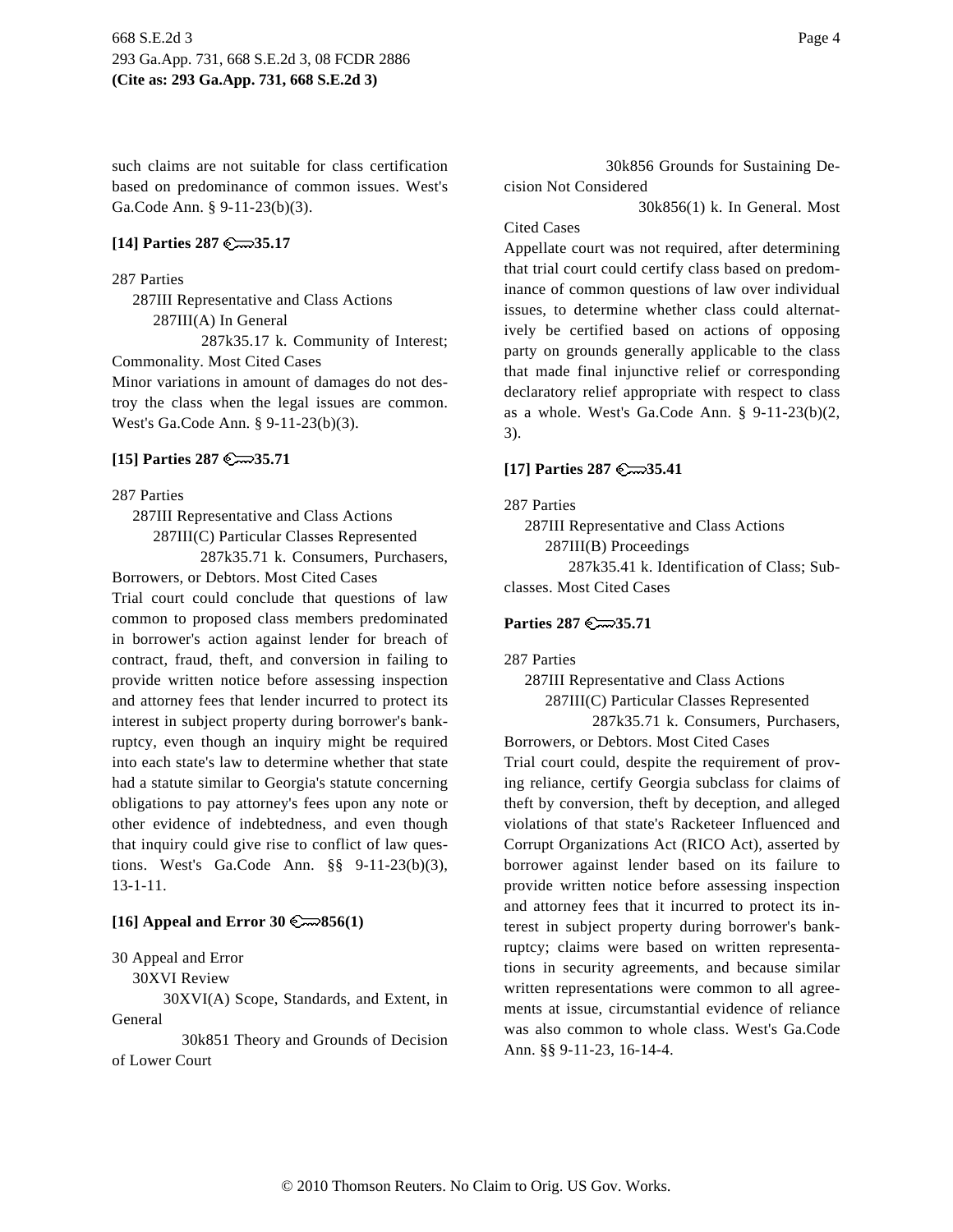### **[18] Parties 287 35.69**

#### 287 Parties

287III Representative and Class Actions 287III(C) Particular Classes Represented 287k35.69 k. Tort Cases; Environmental Interests; Mass or Toxic Tort. Most Cited Cases In general, claims of fraud based upon oral misrepresentations are not appropriate for class treatment because the reliance element must be proved factually for each individual class member. West's Ga.Code Ann. § 9-11-23.

#### **[19] Parties 287 35.5**

287 Parties

287III Representative and Class Actions 287III(A) In General

287k35.5 k. Factors, Grounds, Objections, and Considerations in General. Most Cited Cases The simple fact that reliance is an element in a cause of action is not an absolute bar to class certification. West's Ga.Code Ann. § 9-11-23.

#### **[20] Parties 287 35.69**

287 Parties

287III Representative and Class Actions 287III(C) Particular Classes Represented

287k35.69 k. Tort Cases; Environmental Interests; Mass or Toxic Tort. Most Cited Cases In claims of fraud based upon written representations, the reliance element may sometimes be presumed in context of determining appropriateness of class certification. West's Ga.Code Ann. § 9-11-23. **\*\*6** Balch & Bingham, Michael J. Bowers, T. Joshua R. Archer, Christopher S. Anulewicz, Marlie A. McDonnell, Morris, Schneider, Prior, Johnson & Freedman, Lori L. McGowan, Atlanta, for appellant.

Claeys, McElroy & Macgruder, Angela C. McElroy, Bell & James, John C. Bell, Jr., Bell & Brigham, Leroy W. Brigham, Augusta, Roy E. Barnes, for appellee.

**\*731** In this civil action, Irene Canada sued Liberty Lending Services ("Liberty"), individually and on behalf of a class of similarly situated **\*732** persons, alleging that Liberty breached the terms of a security deed by failing to provide written notice prior to assessing inspection and attorney fees that it incurred to protect its interest in the subject property during Canada's bankruptcy. Liberty appeals from the certification of the class, arguing that the trial court abused its discretion in certifying the class under OCGA  $\S$  9-11-23(a) and (b). For the reasons set forth below, we affirm.

The record shows that in 1984, Canada purchased a home, which she financed with a loan from Nationwide Lending Group that used the property as security for the debt. Subsequently, the loan was transferred and assigned to Liberty for servicing. Paragraph 7 of the security deed provides in part:

If Borrower fails to perform the covenants and agreements contained in this Deed or if any action or proceeding is commenced which materially affects Lender's interest in the Property including but not limited to eminent domain, insolvency, code enforcement or arrangements or proceedings involving a bankrupt or decedent then Lender at Lender's option, upon notice to Borrower may make such appearances, disburse such sums and take such action as is necessary to protect Lender's interest including but not limited to disbursement of reasonable attorneys fees and entry upon the Property to make repairs.... Any amounts disbursed by Lender pursuant to this paragraph 7 with interest thereon shall become additional indebtedness of Borrower secured by this Deed.

Paragraph 8 of the security deed provides: "Lender may make or cause to be made reasonable entries upon and inspections of the Property, provided that Lender shall give Borrower notice prior to any such inspection specifying reasonable cause therefor related to Lender's interest in the Property." In addi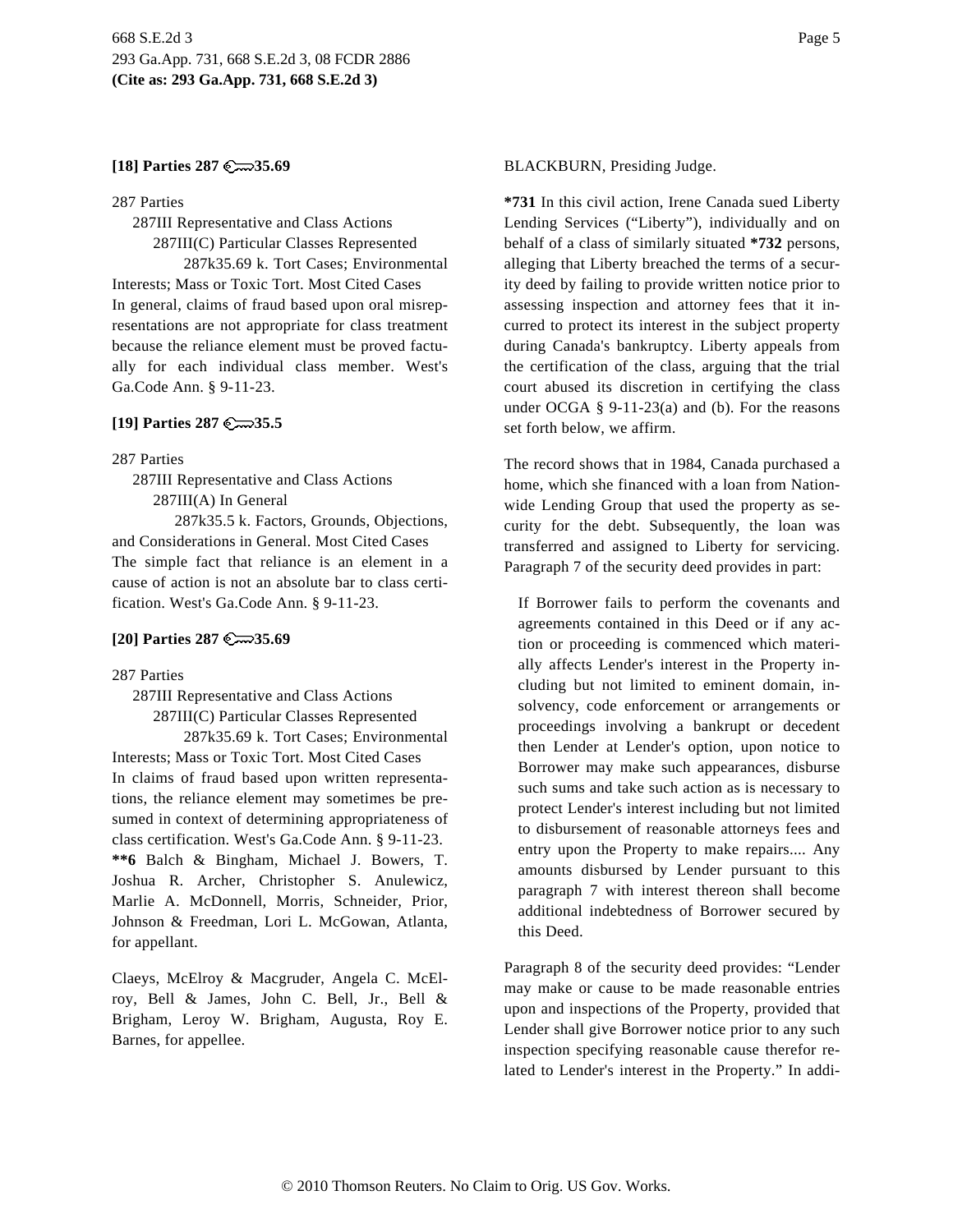tion, paragraph 18 of the security deed outlines the lender's remedies in the event of default and provides that "Lender shall be entitled to collect all reasonable costs and expenses incurred in pursuing the remedies in this paragraph 18, including, but not limited to, reasonable attorney fees."

In 1996, Canada defaulted on the loan, and as a result, Liberty notified her that it would be foreclosing on the property and seeking attorney fees pursuant to OCGA § 13-1-11 if the default were not cured. Shortly thereafter, Canada filed a Chapter 13 bankruptcy petition to prevent the foreclosure. During the bankruptcy, Canada brought her loan current by paying all arrearages and by making her regular monthly payments. During the bankruptcy, Liberty conducted**\*733** inspections of Canada's property to protect its interest**\*\*7** pursuant to paragraph 8 of the security deed and assessed inspection and attorney fees pursuant to paragraph 7. On August 5, 2001, the bankruptcy court discharged Canada. However, at that time, Liberty's records reflected that the unpaid principal balance of Canada's mortgage was \$48,817.09. Thus, despite the fact that Canada attempted to bring her loan current during the bankruptcy, she was still in default when it was discharged.

Approximately one month after the discharge, Liberty notified Canada by letter of the default and that it would foreclose on her property if the default were not immediately cured. The alleged default was premised on Canada's failure to pay \$2,748.02 in inspection and attorney fees that Liberty had incurred with respect to her loan during the bankruptcy. Prior to receiving the foreclosure letter, Canada was unaware that these fees had been assessed against her, as they had never been reflected on any statement sent to Canada or any documents filed with the bankruptcy court. Canada had received no notice of these fees as they accrued because, as a matter of policy, Liberty refrains from providing notice of, or demanding payment for, such charges against a mortgagor in bankruptcy. One month later, when the default had not been cured, Liberty notified Canada that it was starting foreclosure proceedings.

In November 2001, Canada sued Liberty, alleging that it breached the terms of the security deed when it conducted inspections of her property and assessed fees related to those inspections, as well as attorney fees, without prior notice. Canada further alleged a claim of conversion and that Liberty had assessed attorney fees in violation of OCGA § 13-1-11. Shortly after filing suit, Canada obtained a temporary restraining order ("TRO") that enjoined Liberty from foreclosing on her property. FN1 Liberty answered and denied all of Canada's allegations. In April 2003, Canada amended her complaint to include six separate breach-of-contract counts (all of which related to Liberty's failure to provide prior notice of the assessment of inspection and attorney fees), two theft counts, one Georgia RICO count, and a count alleging that Liberty failed to comply with OCGA § 13-1-11. She requested damages in the amount of the improperly assessed fees as well as injunctive relief. In addition, Canada sought class certification.

> FN1. This TRO was in effect at the time the notice of appeal was filed.

In March 2007, Canada moved the trial court to reopen discovery on class certification issues. The trial court granted the motion, and additional discovery commenced, including the depositions of Canada and of J.B. Stamper, Liberty's designated Rule 30(b)(6) **\*734** representative. Subsequently, Canada filed a motion for class certification, which sought to have the class defined as:

All persons whose home loans were serviced by [Liberty] and: 1) who have filed Chapter VII or Chapter XIII bankruptcy proceedings, and 2) who have, since May 1, 1999, been charged fees for inspections and/or attorney fees without having been given written prior notice before the assessment of each inspection fee and each attorney fee; and 3) the assessed fees were not approved by a bankruptcy court.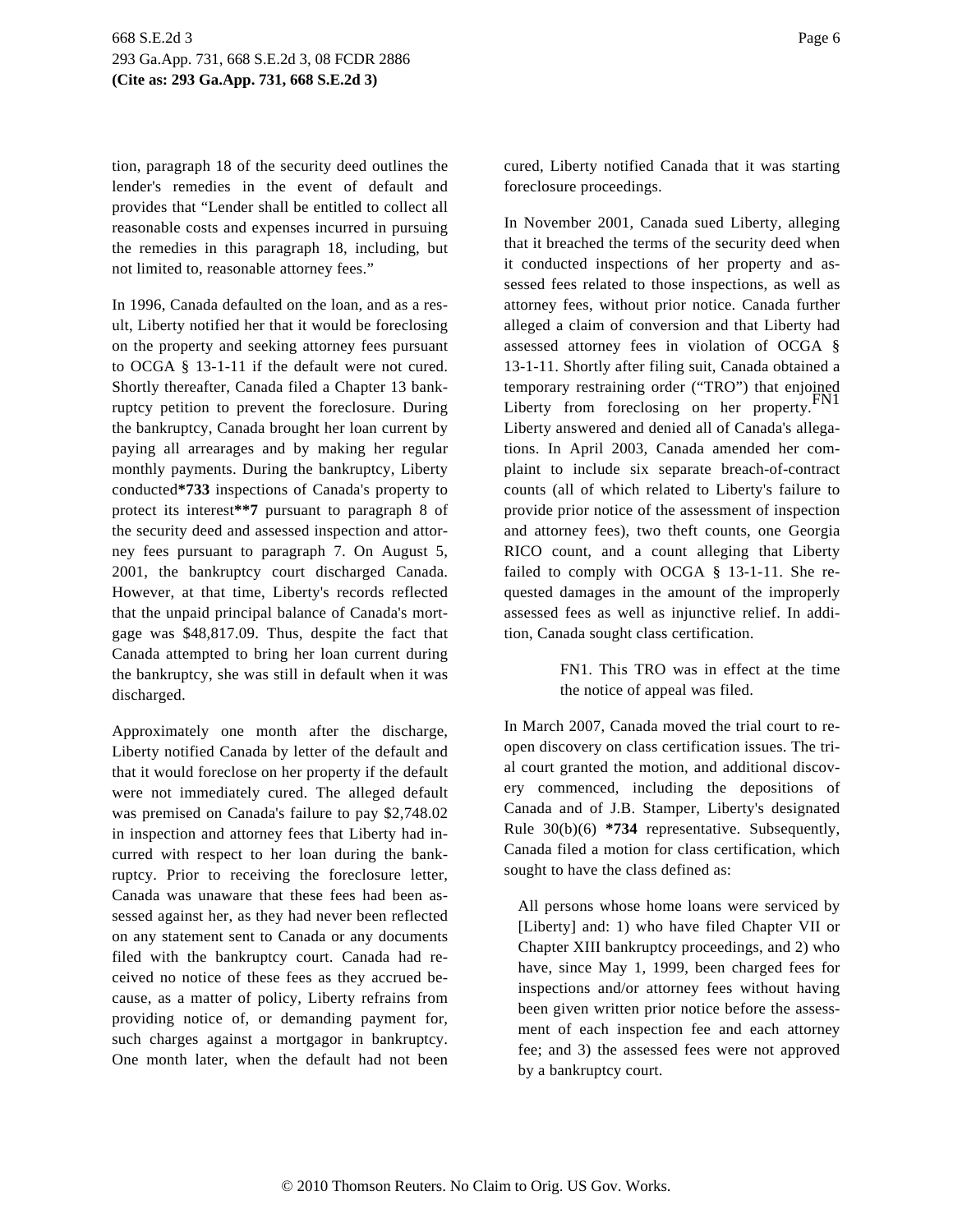In the same motion, Canada also sought to certify a subclass, which she defined as:

All persons whose home loans were secured by residential property located in the State of Georgia, whose home loans were serviced by [Liberty] and: 1) who have filed a Chapter VII or Chapter XIII bankruptcy proceeding, and 2) who have, since May 1, 1999, been charged fees for inspections and/or attorney fees without having been given written prior notice before the assessment of each inspection fee and each attorney fee; and 3) the assessed fees were not approved by a bankruptcy court.

A hearing on class certification was held, in which Canada testified and in which she introduced her security deed and the deposition of Liberty's 30(b)(6) representative as evidence. Additionally, Canada introduced fifty-one (one for each state and the District of Columbia) 2007 Fannie Mae form mortgages, which Canada's counsel had obtained from Fannie Mae's website before the hearing, as evidence that the terms of the security**\*\*8** instruments for the class members were nearly identical to the terms in Canada's security deed. In support of her contention that the form mortgages were similar to those of the putative class, Canada read portions of the deposition of Stamper (Liberty's 30(b)(6) representative) into the record. In his deposition, Stamper testified that Liberty's policies are standard throughout the United States-i.e., it follows the same procedures with respect to any homeowner who files for bankruptcy, regardless of where the property is located. Stamper further asserted that Liberty's standard procedures with respect to such homeowners are justified by any security agreement that it holds, regardless of who originally issued that agreement and regardless of where it was issued. According to Stamper, Liberty bases this position on the fact that, to be marketable, a security agreement must contain provisions **\*735** which ensure that the security deed is what Liberty terms "agency paper"-i.e., that the deed meets Fannie Mae or Federal Home Loan Bank guidelines for security agreements. Again according to Stamper, these provisions would include language materially similar to that contained in Canada's security agreement and on which Liberty relies in asserting a contractual right to engage in the conduct at issue. The trial court admitted the documents into evidence.

After the hearing, the trial court issued a detailed written order certifying the class. In its order, the trial court found that given Stamper's testimony, the Fannie Mae form mortgage agreements were similar enough to Canada's mortgage and proved the relevant terms of the security deeds of the putative class. The trial court further found that the central question common to all class members is whether standard language contained in all security agreements serviced by Liberty grants Liberty the contractual right to engage in the conduct at issue. This appeal followed.

1. Liberty contends that the trial court abused its discretion in certifying the class under OCGA § 9-11-23(a) ("Rule  $23(a)$ "), arguing that the requirements under this subsection of the statute were not met. We disagree.

[1][2][3][4] "Certification of a class action is a matter of discretion with the trial judge, and, absent abuse of that discretion, we will not disturb the trial court's decision." *UNUM Life Ins. Co. of America*<br>*v. Crutchfield.* FN2 We apply the "clearly erroneous" standard of review to the trial court's ruling, and we must affirm if the ruling is supported by any evidence. "[W]e will not reverse the factual findings in a trial court's class certification order unless they are clearly erroneous." *Village Auto Ins. Co. v. Rush.*FN3 "In determining the propriety of a class action, the first issue to be resolved is not whether the plaintiffs have stated a cause of action or may ultimately prevail on the merits but whether the requirements of OCGA § 9-11-23(a) have been met." (Punctuation omitted.) *Duffy v. The Landings Assn.* See *Ford Motor Credit Co. v. London.*<sup>1</sup> These requirements are:

> FN2. *UNUM Life Ins. Co. of America v. Crutchfield,* 256 Ga.App. 582, 568 S.E.2d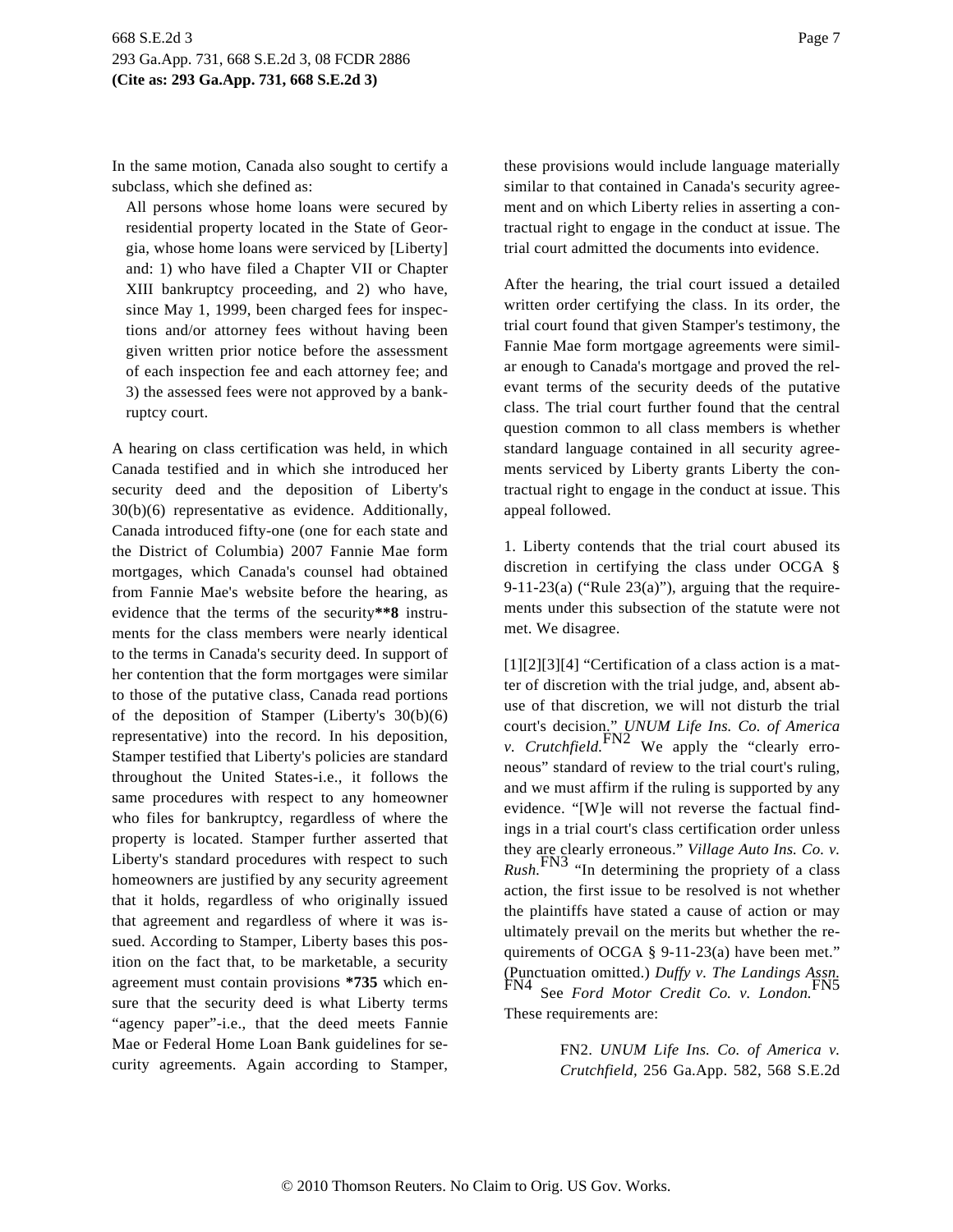767 (2002).

FN3. *Village Auto Ins. Co. v. Rush,* 286 Ga.App. 688, 649 S.E.2d 862 (2007).

FN4. *Duffy v. The Landings Assn.,* 254 Ga.App. 506, 507(1), 563 S.E.2d 174 (2002).

FN5. *Ford Motor Credit Co. v. London,* 175 Ga.App. 33, 37-38, 332 S.E.2d 345 (1985).

(1) numerosity-that the class is so numerous as to make it impracticable to bring all members before the court; (2) commonality-that there are questions of law and fact common to the class members which predominate over any **\*736** individual questions; (3) typicality-that the claim of the named plaintiff is typical of the claims of the class members; (4) adequacy of representationthat the named plaintiff will adequately represent the interest of the class; and (5) superiority-that a class action is superior to the other methods of fairly and efficiently adjudicating the controversy.

(Punctuation omitted.) *Carnett's, Inc. v. Hammond.*FN6

> FN6. *Carnett's, Inc. v. Hammond,* 279 Ga. 125, 126(2), 610 S.E.2d 529 (2005).

**\*\*9** [5] (a) *Commonality.* (OCGA § 9-11-23(a)). In reviewing whether this requirement was met, we must analyze Canada's breach-of-contract claim and determine whether the class members were similarly situated. See *Carnett's, Inc*., supra, 279 Ga. at 127(3), 610 S.E.2d 529. In support of its conclusion that the requirements of Rule 23 had been met, the trial court found:

The core and predominant issues presented by this class action are whether or not the provisions of paragraphs seven and nine of the standard Fannie Mae mortgage language authorize[s] mortgagees and their servicers such as Liberty to assess against mortgagors after they have been discharged or dismissed from bankruptcy the attorney fees and inspection fees that the mortgagee or its servicer has incurred since the filing of bankruptcy and without any adjudication by a bankruptcy [court] of its entitlement to such fees.

Here common questions of law exist that predominate over any individual questions, and we agree with the trial court's conclusion that the class members were similarly situated. As explained supra, Stamper, Liberty's 30(b)(6) representative, asserted that all security deeds that it services contain materially similar language with respect to a lender's rights in the event a mortgagor files for bankruptcy. Because of this fact, Liberty is able to implement its standard procedures with respect to mortgagors who enter bankruptcy without ever reviewing any individual loan agreement to ensure that it does afford Liberty such rights. Thus, Liberty's own admissions, standing alone, are sufficient to support the trial court's finding on this issue.

This finding is further supported by a comparison of Canada's security agreement with the Fannie Mae standard form mortgage agreements. As mentioned, the relevant portions of Canada's security **\*737** deed are paragraphs 7 and 8. Paragraph 7 provides, in relevant part, that should the homeowner default on her obligations and/or declare bankruptcy then the Lender may, upon notice to the Borrower, "make such appearances, disburse such sums, and take such action as is necessary to protect Lender's interest, including, but not limited to, disbursement of reasonable attorney's fees and entry upon the Property to make repairs." The paragraph further provides:

Any amounts disbursed by Lender, pursuant to this paragraph 7, with interest thereon shall become additional indebtedness of Borrower secured by this Deed. Unless Borrower and Lender agree to other terms of payment, such amounts shall be payable upon notice from Lender to Borrower requesting payment thereof, and shall bear interest from the date of disbursement at the rate payable from time to time on outstanding princip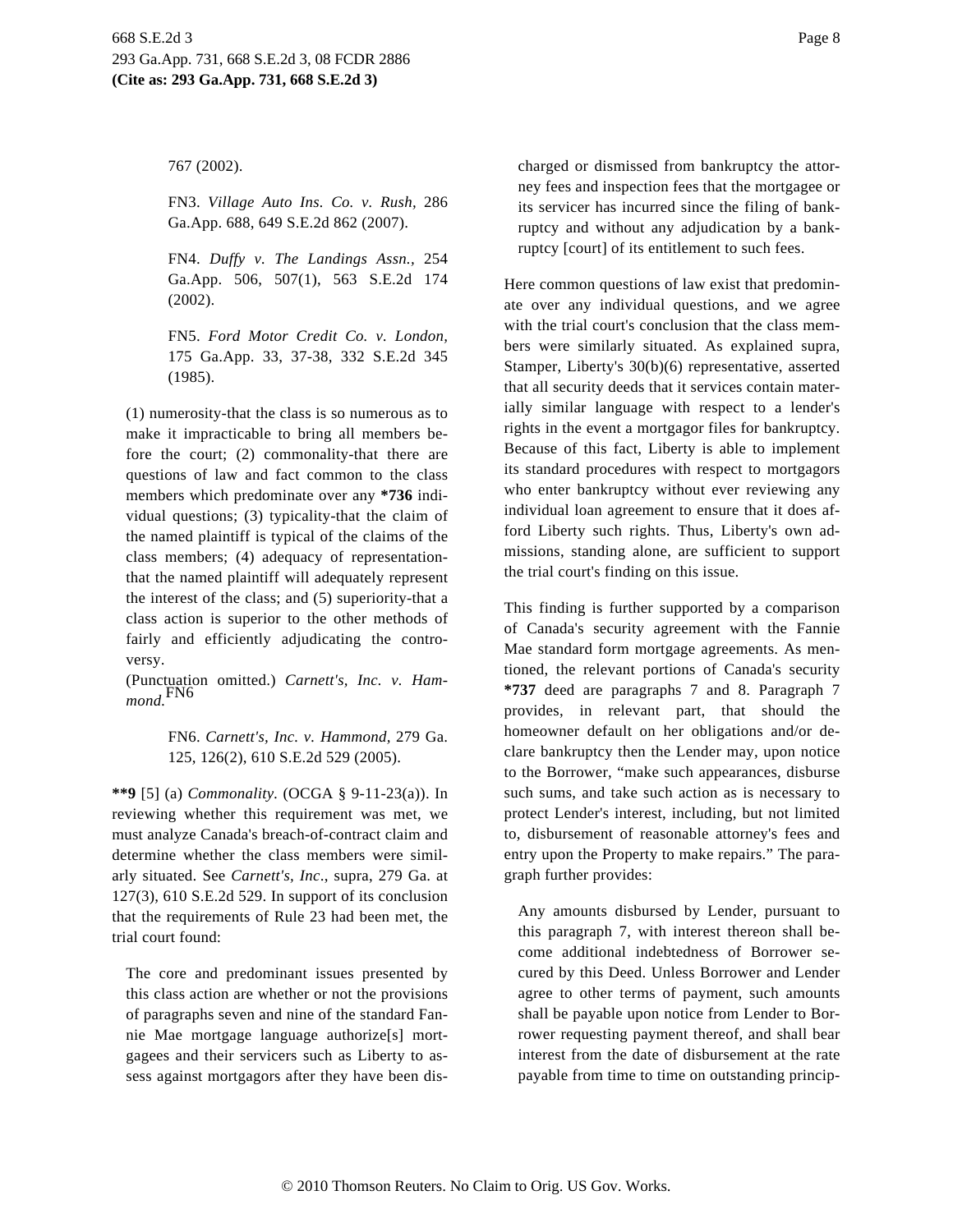al under the Note unless payment of interest at such rate would be contrary to applicable law, in which event such amounts shall bear interest at the highest rate permissible under applicable law.

Paragraph 8 of Canada's security deed provides that the "Lender may take or cause to be made reasonable entries upon inspections of the Property, provided that Lender shall give Borrower notice prior to any such inspection specifying reasonable cause therefor related to Lender's interest in the Property."

As the trial court found, similar language appears in paragraphs 7 and 9 of the "Uniform Covenants" contained in each of the Fannie Mae standard form mortgage agreements. Paragraph 7 of each such form grants the lender the right to "make reasonable entries upon and inspection of the [p]roperty." The lender may also inspect "the interior of the improvements on the property," provided it has reasonable cause to do so. The lender must provide the mortgagor with notice of such reasonable cause either before or at the time of such interior inspection.

Paragraph 9 of the standard forms provides that in the event the homeowner declares bankruptcy, "the Lender may do or pay whatever is reasonable and appropriate to protect [its] interest in the Property and its rights under" the loan agreement, including "paying reasonable attorneys' fees to protect ... its secured position in a bankruptcy proceeding." The paragraph further provides:

any amounts disbursed by Lender under this [paragraph] 9 shall become additional debt of Borrower secured by this **\*738** Security **\*\*10** Instrument. These amounts shall bear interest at the Note rate from the date of disbursement and shall be payable, with such interest, upon notice from Lender to Borrower requesting payment.

[6][7] Based on this comparison, we agree with the trial court's findings that there is no material difference between the relevant language found in paragraphs 7 and 8 of Canada's security agreement and that found in paragraphs 7 and 9 of the Fannie Mae standard form mortgages. Liberty nevertheless argues that a pre-lawsuit notice provision contained in the form mortgages precludes a finding of commonality. However, this assertion was not raised below and thus provides nothing for us to review. See *Johnson v. First Union Nat. Bank.*FN7 Moreover, " 'as long as common issues predominate,' a class may be certified even if some individual questions of law or fact exist." *Village Auto Ins. Co.,* supra, 286 Ga.App. at 691(1), 649 S.E.2d 862. Accordingly, the trial court did not abuse its discretion in finding that Canada met the commonality requirement under Rule 23(a). See *J.M.I.C. Life Ins. Co. v. Toole*FN8 (commonality requirement met where it was undisputed that class members executed materially-similar form contracts); *UNUM Life Ins. Co. of America,* supra, 256 Ga.App. at 583, 568 S.E.2d 767 ("[C]laims arising from interpretation of form agreements are considered to be 'classic' cases for treatment as a class action.") (punctuation omitted).

> FN7. *Johnson v. First Union Nat. Bank,* 255 Ga.App. 819, 820(1), 567 S.E.2d 44 (2002).

> FN8. *J.M.I.C. Life Ins. Co. v. Toole,* 280 Ga.App. 372, 377(2)(c), 634 S.E.2d 123 (2006).

[8][9] (b) *Typicality.* Liberty also argues that Canada failed to meet the typicality requirement under OCGA § 9-11-23(a). We disagree. The typicality requirement under OCGA § 9-11-23(a) is satisfied upon a showing that the defendant "committed the same unlawful acts in the same method against an entire class." *Kennedy v. Tallant.* FN9 Here, as previously discussed, Canada has al-

leged that Liberty's standard conduct with regard to assessing inspection and attorney fees against her and all similarly situated bankrupt mortgagors constituted breach of contract, fraud, theft, and conversion. Canada's claims and those of the class are thus one and the same, and the trial court did not abuse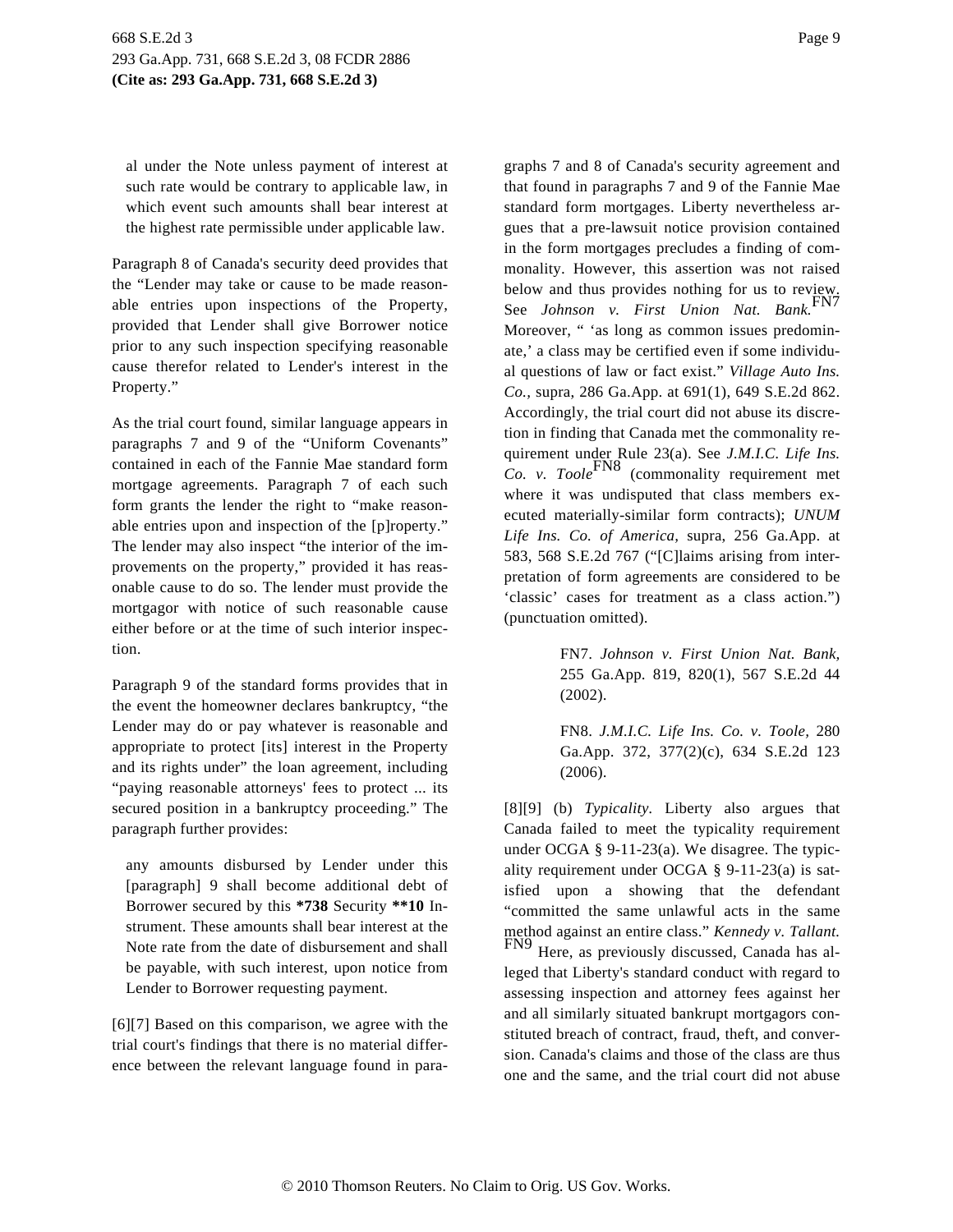its discretion in finding that the proposed class meets the typicality requirement. See *J.M.I.C. Life Ins. Co.,* supra, 280 Ga.App. at 377-378(2)(c), 634 S.E.2d 123.

> FN9. *Kennedy v. Tallant,* 710 F.2d 711, 717(II) (11th Cir.1983). We note that Georgia courts may rely on federal class action cases as persuasive authority. See *State Farm, etc., Ins. Co. v. Mabry,* 274 Ga. 498, 499(1), 556 S.E.2d 114 (2001).

[10] **\*739** (c) *Adequacy of Representation.* Liberty further argues that Canada failed to meet the adequacy of representation requirement under OCGA § 9-11-23(a). Again, we disagree.

[11] "The important aspects of adequate representation are whether the plaintiffs' counsel is experienced and competent and whether plaintiffs' interests are antagonistic to those of the class." (Punctuation omitted.) *Taylor Auto Group v. Jessie.* FN10 Here, Liberty contends that Canada's interests are antagonistic to those of the class, arguing that because Canada's property will most likely be foreclosed upon once this dispute is resolved and the TRO is lifted, Canada has no incentive to resolve the case. However, Liberty has no evidence to support its speculation other than the length of time the case has been pending thus far. In fact, during the class certification hearing, Canada specifically testified that she had not attempted to drag out the lawsuit. The trial court's reliance on this testimony was not clearly erroneous. See *Village Auto Ins. Co.,* supra, 286 Ga.App. at 688, 649 S.E.2d 862.

> FN10. *Taylor Auto Group v. Jessie,* 241 Ga.App. 602, 603-604(2), 527 S.E.2d 256 (1999).

Liberty also contends that Canada cannot adequately represent the class, arguing that because Liberty sold Canada's mortgage to another mortgage company prior to class certification, Canada lacks standing to request injunctive relief. Canada's alleged lack of standing, however, was never argued before the trial court. "[I]ssues presented for **\*\*11** the first time on appeal furnish nothing for us to review." *Johnson,* supra, 255 Ga.App. at 820(1), 567 S.E.2d 44. Thus, the trial court did not abuse its discretion in ruling that Canada was an adequate representative of the class.

[12][13] 2. Liberty contends that the trial court abused its discretion in certifying Canada's monetary damages claims under OCGA § 9-11-23(b)(3). We disagree. Before claims can be certified for class action under this subsection of OCGA § 9-11-23, Canada must show "that there are questions of law and fact common to the class members which predominate over any individual questions." (Punctuation omitted.) *Griffin Indus. v. Green.* FN11

> FN11. *Griffin Indus. v. Green,* 280 Ga.App. 858, 859, 635 S.E.2d 231 (2006).

Common issues of fact and law predominate if they have a direct impact on every class member's effort to establish liability and on every class member's entitlement to injunctive and monetary relief. Where, after adjudication of the classwide issues, plaintiffs must still introduce a great deal of individualized proof or argue a number of individualized legal points to establish most or all of the elements of their **\*740** individual claims, such claims are not suitable for class certification under Rule 23(b)(3).

(Punctuation omitted.) *Roland v. Ford Motor Co.* FN12

> FN12. *Roland v. Ford Motor Co.,* 288 Ga.App. 625, 629(2), 655 S.E.2d 259 (2007).

[14] Here, Canada is asserting that Liberty assesses inspection and attorney fees in a similar manner regardless of the exact terms of the security contracts it services. She further asserts that the contracts at issue should be interpreted as requiring Liberty to give notice to a bankrupt mortgagor prior to assessing inspection and attorney fees against the mort-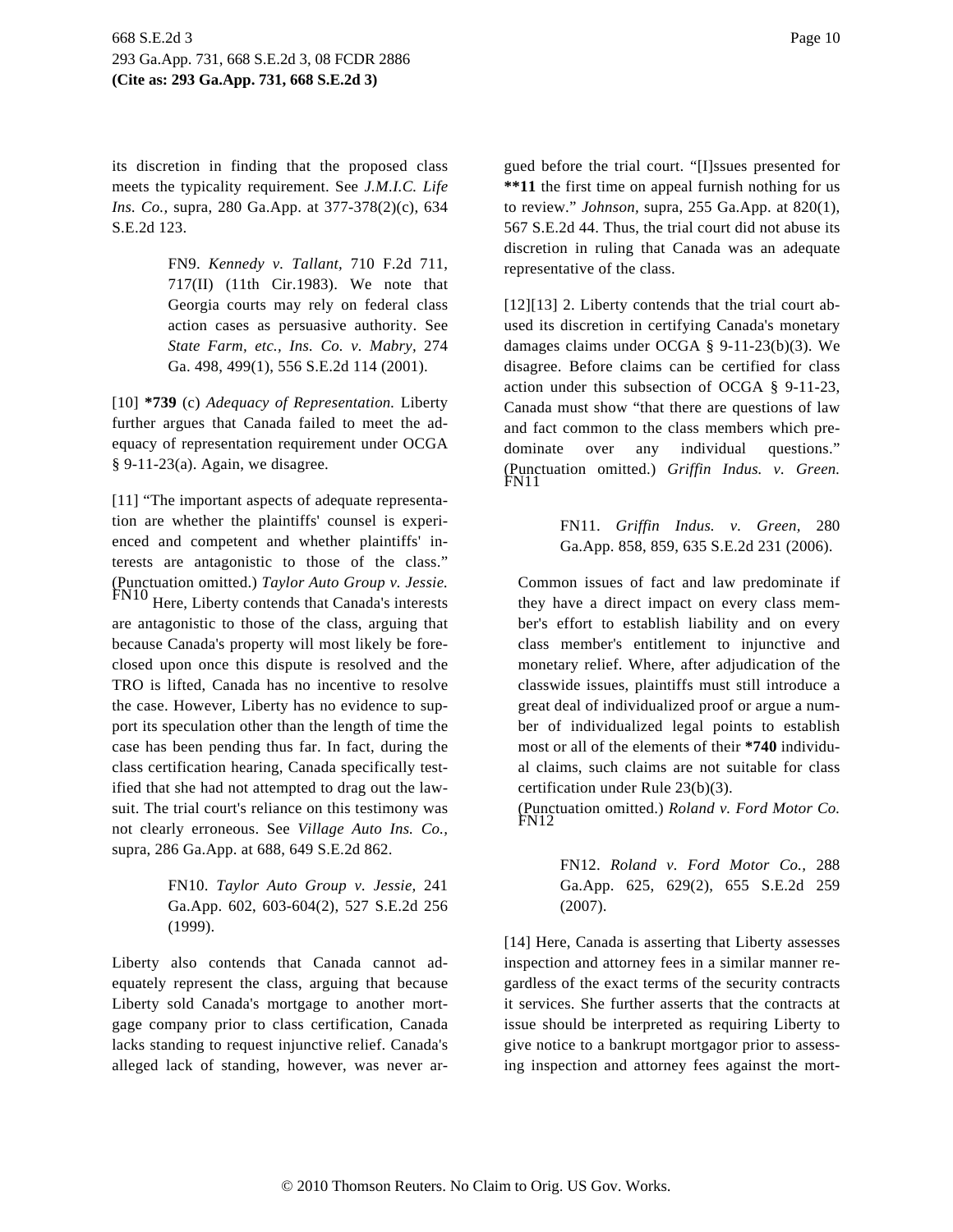gagor during the pendency of the bankruptcy and that such notice be given at the time the fees are assessed against the mortgagor's account, even though no specific language in either her security agreement or those of the putative class explicitly impose such a requirement. Canada also argues that Liberty's practice of accumulating inspection and attorney fees and not giving any notice thereof until after discharge in bankruptcy is improper. In addition to her breach of contract claims, Canada asserts that Liberty's interpretation of the security agreements so as to avoid the protections afforded by the bankruptcy laws breaches the implied contractual duties of good faith and fair dealing and that Liberty's conduct amounts to fraud, theft, and conversion. Liberty argues that issues of damages are too individualized to warrant class certification. However, minor variations in amount of damages do not destroy the class when the legal issues are common. See *EarthLink, Inc. v. Eaves*;<sup>FN13</sup> *UN*-*UM Life Ins. Co. of America,* supra, 256 Ga.App. at 583-584, 568 S.E.2d 767. Thus, the trial court correctly found that the common questions of law presented by these claims predominate over any individual issues that may be present. See *Village Auto Ins. Co.,* supra, 286 Ga.App. at 690-691(1), 649 S.E.2d 862 (class certification proper where claims focus on "standard practices and documents, not on facts individual to each class member"); *UN-UM Life Ins. Co. of America,* supra, 256 Ga.App. at 583, 568 S.E.2d 767 ("[C]laims arising from interpretation of form agreements are considered to be 'classic' cases for treatment as a class action.") (punctuation omitted).

## FN13. *EarthLink, Inc. v. Eaves,* 293 Ga.App. 75(1), 666 S.E.2d 420 (2008).

[15] Liberty also argues that the trial court abused its discretion in certifying the class because an individualized inquiry into each state's law to determine whether they have a statute similar to OCGA § 13-1-11 will need to be made, thus making the class unmanageable. Although such an inquiry may be required and may give rise to conflict of law questions, the trial court nevertheless determined that common issues presented in this case predominate over these potential individual issues, and we cannot say that it **\*741** abused its discretion in doing so. See *UNUM Life Ins. Co. of America,* supra, 256 Ga.App. at 585, 568 S.E.2d 767. Accordingly, the trial court did not abuse its discretion in **\*\*12** certifying the class under OCGA  $\S$  9-11-23(b)(3).

[16] 3. Liberty contends that the trial court abused its discretion in certifying the class under OCGA § 9-11-23(b)(2). However, because the trial court did not abuse its discretion in certifying the class under OCGA § 9-11-23(b)(3), we need not determine whether the court erred in finding the class could alternatively be certified pursuant to OCGA § 9-11-23(b)(2). See *EarthLink, Inc.,* supra, 293 Ga.App. at 77(2), 666 S.E.2d 420.

[17] 4. Liberty also contends that the trial court abused its discretion in certifying the Georgia subclass. Specifically, Liberty argues that Canada's theft by conversion, theft by deception, and Georgia RICO (OCGA § 16-14-4) claims require proof of reliance by each class member thus making a class action unmanageable. We disagree.

[18][19][20] "In general, claims of fraud based upon oral misrepresentations are not appropriate for class treatment because the reliance element must be proved factually for each individual class mem-ber." *Life Ins. Co. of Ga. v. Meeks.*FN14 However, "the simple fact that reliance is an element in a cause of action is not an absolute bar to class certi-<br>fication." *Klay v. Humana, Inc.*<sup>FN15</sup> "In claims of fraud based upon written representations, the reliance element may sometimes be presumed." *Life Ins. Co. of Ga.,* supra, 274 Ga.App. at 218(3)(b), 617 S.E.2d 179. Here, as previously noted, Canada's theft and RICO claims and those of the Georgia subclass are based upon the written representations contained in the provisions of the security agreements serviced by Liberty and not upon any oral representations. Given the fact that similar written representations were common to all the security agreements at issue, the circumstantial evid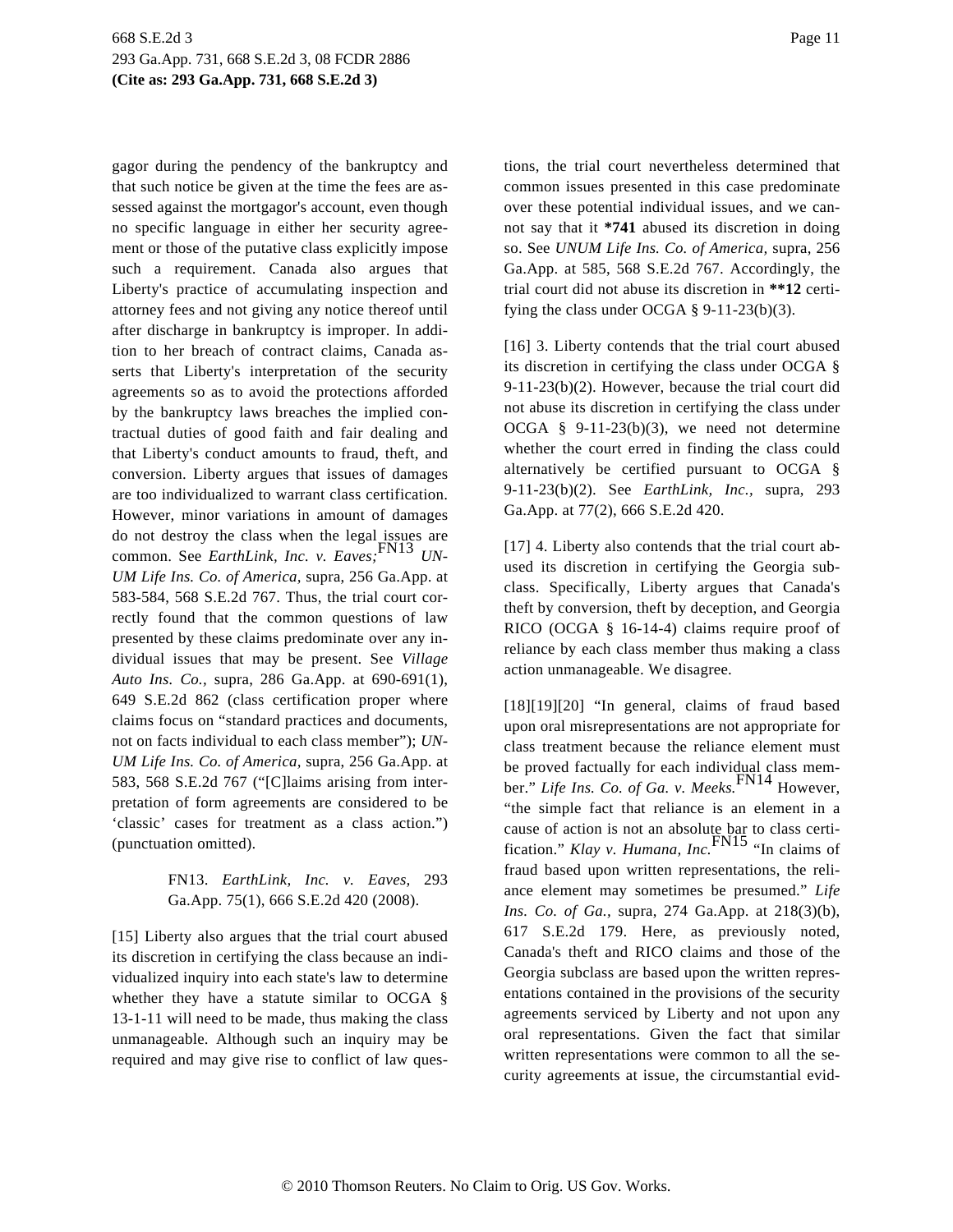ence that can be used to show reliance is also common to the whole class. See *Klay,* supra, 382 F.3d at  $1259(II)(C)(2)$ . Accordingly, the trial court did not abuse its discretion in certifying the Georgia subclass.

> FN14. *Life Ins. Co. of Ga. v. Meeks,* 274 Ga.App. 212, 217-218(3)(b), 617 S.E.2d 179 (2005).

> FN15. *Klay v. Humana, Inc.,* 382 F.3d 1241, 1258(II)(C)(2) (11th Cir.2004).

*Judgment affirmed.*

ELLINGTON, J., concurs. MILLER, J., concurs fully and specially.MILLER, Judge, concurring fully and specially.

While I concur fully in the majority opinion, I write separately to emphasize the deliberate nature of Liberty's conduct, which is apparently calculated to deprive homeowners such as Canada of the protections of the federal bankruptcy laws, thereby subverting the purpose of those laws. I also write to emphasize that the breach of **\*742** contract claims asserted by Canada are not without precedent-i.e., they are not as far-fetched as Liberty would have us believe.

Liberty's designated 30(b)(6) representative testified that with respect to any mortgagor who files for bankruptcy, Liberty automatically orders monthly curbside inspections of the mortgaged property and retains an attorney to protect its interests in the bankruptcy proceeding. Liberty follows this procedure even if the mortgagor has never been in arrears. All charges incurred in connection with the property inspections and legal representation are assessed against the mortgagor's account. Charges for inspection fees are assessed automatically, on a monthly basis, while charges for reimbursement of attorney fees are assessed at the time Liberty receives the bill for the same. Liberty does not provide its mortgagors, during the pendency of their bankruptcy, notice of the fact of the monthly inspections, the fact that monthly charges are being assessed against the mortgagor's account for the same, or the amount of those charges. Nor does Liberty inform the mortgagor that attorney fees incurred by Liberty in connection with the bankruptcy will be assessed against their account, or provide notice at the time those fees are actually assessed. Instead, Liberty deliberately withholds such notice and demands for **\*\*13** payment until the mortgagor's bankruptcy is discharged or dismissed i.e., until the homeowner no longer has the protection of the bankruptcy court and Liberty can be sure that such charges are not subject to approval by that court. Following the resolution of the bankruptcy, Liberty then typically provides notice of the assessments for inspection and attorney fees by sending a standard acceleration letter, such as that received by Canada, giving notice of foreclosure and demanding payment of the entire amount due under the loan agreement.

In light of Liberty's "standard operating procedures," Canada premises her breach of contract claims on the theory that, as a matter of law, public policy, or both, the standard security agreement language at issue must be read in conjunction with the spirit and letter of the bankruptcy laws. This theory is supported by bankruptcy precedent. As one court has explained:

*Creditors should not be able to assess fees to the account of a person in bankruptcy without the person's knowledge.* A bankruptcy case's purpose is to allow a debtor to get out of financial trouble. At discharge, a debtor ought to be able to expect he or she has brought his or her secured debts current and wiped out all unsecured debts not paid through a plan. Undisclosed fees prevent a debtor from paying the fees in his or her plan - an option that should not be lost simply because a creditor chooses to not list the fee and **\*743** expects to collect it later....The right to modify a [Chapter 13] plan for post confirmation defaults [resulting from the post-confirmation assessment of fees] is meaningless if a lender can decide which fees and charges it will disclose and which